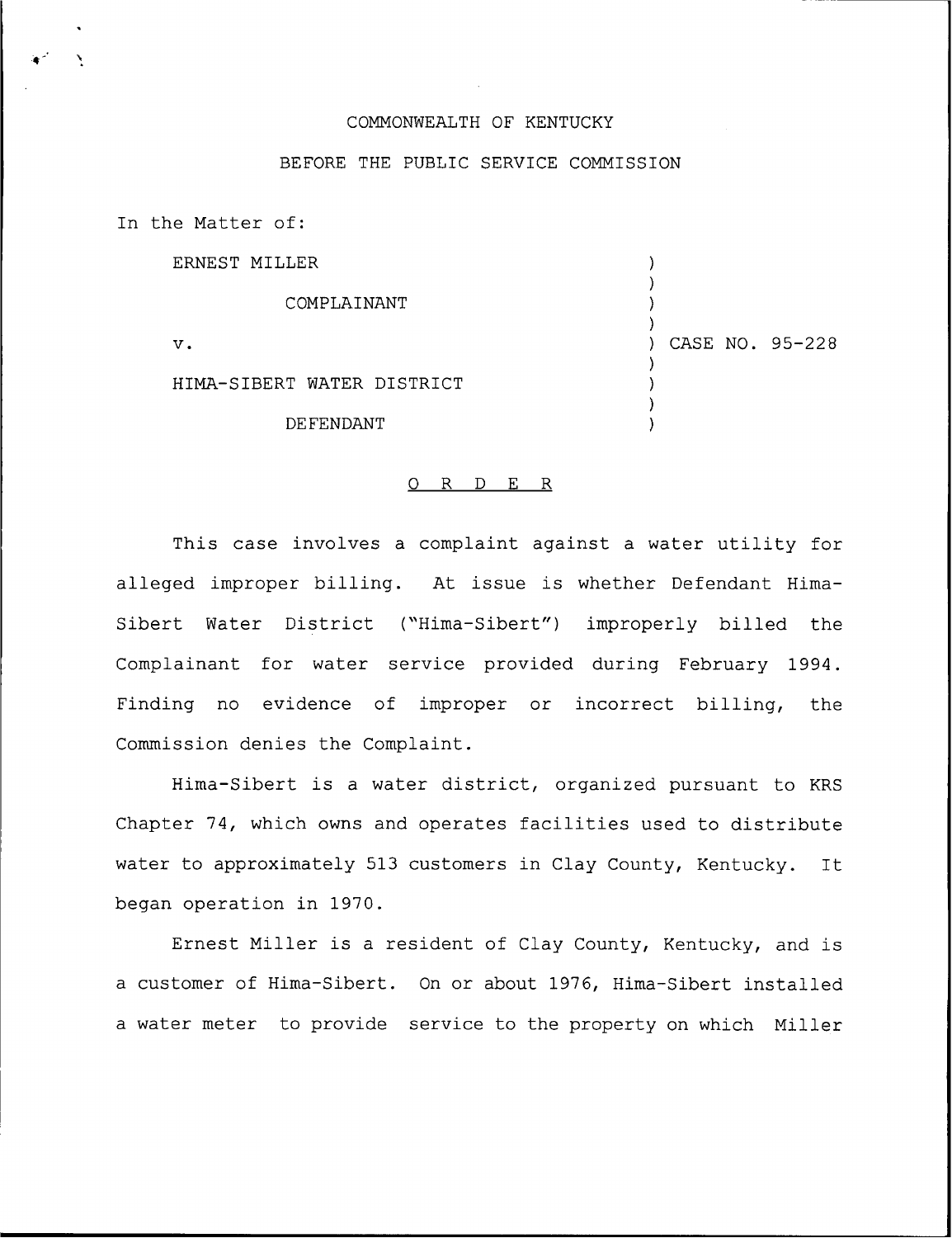resides. The meter sits aside a public road. A service line<sup>1</sup> which connects this meter to Miller's residence runs from the public road through an adjoining property to Miller's property. This service line, or at least the portion of the service line which runs over the adjoining property, has been in existence since on or before 1976.

In late November 1993, while reading Miller's water meter, Hima-Sibert employee Johnny Jewell noticed that Miller's water usage was very high and suspected a leak. He alerted Miller and accompanied Miller as he searched for the leak. After they were unable to locate the leak, Jewell left. Miller testified that he located the leak the following month in that portion of his service line which is situated on the adjoining property. He delayed in replacing this portion of his service line until January 1994.

The record is unclear as to the events between November 1993 and January 1994. Miller testified that he asked Jewell to discontinue service after the leak's discovery and that Jewell refused. He further testified that he shut off service at the meter in late November 1993 and did not restore service until mid-January 1994. Jewell denied that any request to discontinue service was made. He further testified that, when he read Mr.

 $\mathbf{1}$ Commission Regulation 807 KAR 5:066, Section 1(7), defines service line as "the water line from the point of service to the place of consumption." Commission Regulation 807 KAR 5:066, Section 1(5), defines "point of service" as "the outlet of a customer's water meter."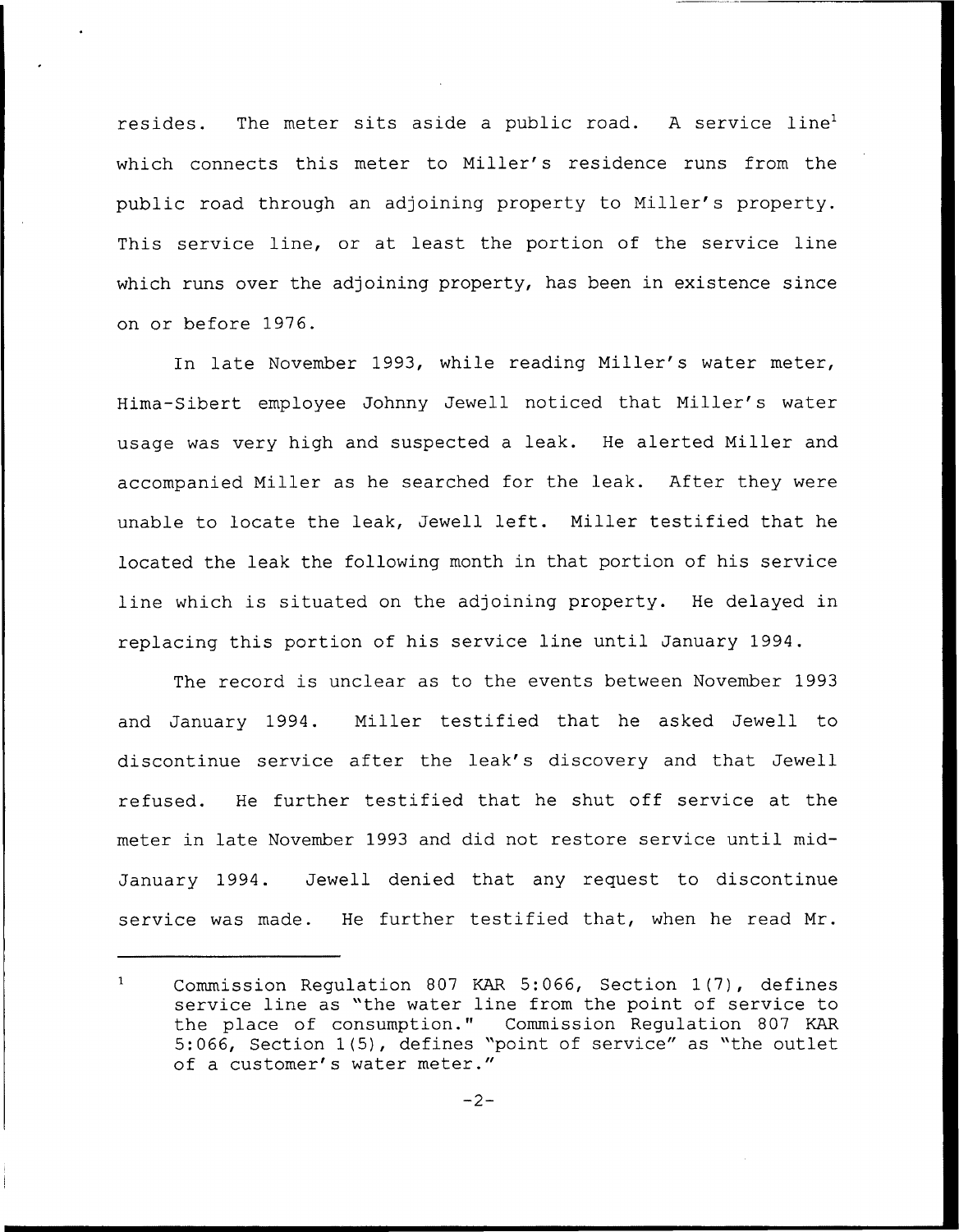Miller's water meter in December 1993, water was still running through the meter.

In February 1994, Hima-Sibert billed Miller \$2,486.51 for 692,000 gallons of water usage. Contending that he was not responsible for the water usage, Miller refused to pay. After Hima-Sibert discontinued his water service for nonpayment, Miller on May 12, 1995 brought his complaint against Hima-Sibert.<sup>2</sup>

Miller does not allege that his water meter malfunctioned. In fact, Hima-Sibert tested Miller's water meter for accuracy twice within one year of the high usage period.<sup>3</sup> On each occasion, the water meter tested within the prescribed accuracy limits.

The gist of Niller's Complaint, rather, is that the location of the water service line leak shifted responsibility for the water loss to Hima-Sibert. Because the leak which caused the loss was on another's property, Miller argues, he should be held harmless for any water loss.

Commission Regulation 807 KAR 5:066, Section 12(2), directly contradicts Miller's argument. It provides:

> Customer's responsibility. The customer shall furnish and lay the necessary pipe to

 $\overline{2}$ Hima-Sibert denies the allegations of improper billing and refuses to provide the requested relief. It restored Miller's service pending the outcome of this proceeding.

 $\overline{\mathbf{3}}$ In mid-1994 Hima-Sibert tested Miller's meter at the request of a Commission water utility inspector. In early 1994 after the high usage was recorded, the water utility again tested the meter. Transcript at 120-123.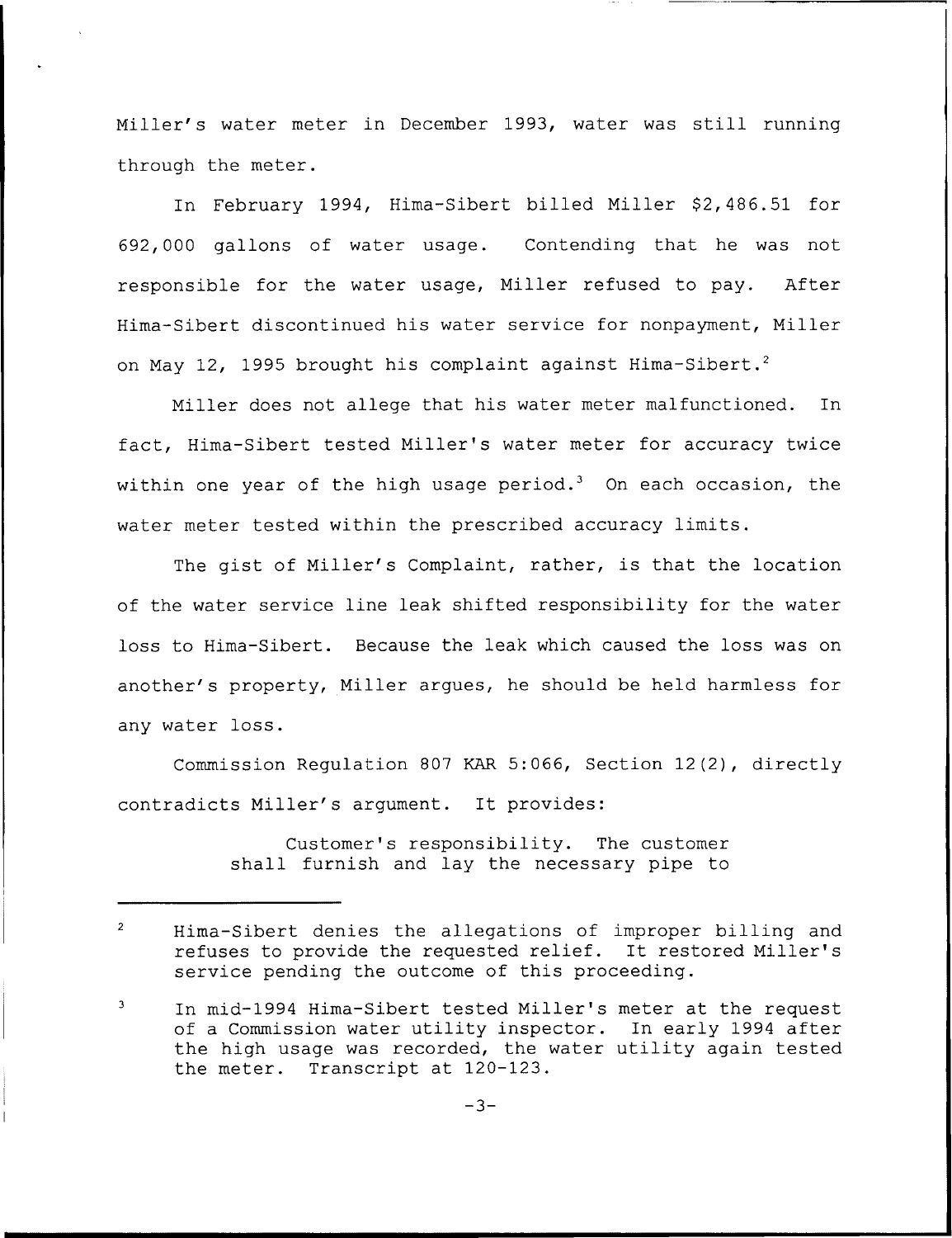make the connection from the point of service to the place of consumption and shall keep the service line in good repair and in accordance with such reasonable requirements of the utility as may be incorporated in its rules and regulations.

As the leak occurred beyond the metering point, it was clearly Miller's responsibility.

The water district's placement of Miller's meter on another's property was not unreasonable. Commission regulations do not require the placement of <sup>a</sup> water meter upon <sup>a</sup> customer's property. They merely require that "the point of service shall be located as near the customer's line as practicable." <sup>807</sup> KAR 5:066, Section 12(1) Ib). Given the terrain in question, the existing area road network, and the fact that an easement for the service line over the adjoining property owner's land existed, Hima-Sibert has complied with the regulation.

Miller also contends that, at the time water service was originally extended to his property, Hima-Sibert agreed to assume responsibility for service line leaks located off Miller's property and to eventually relocate the water meter to Miller's property. Aside from Miller's testimony, the record contains no proof of such agreement. Hima-Sibert witnesses directly contradict Miller's claim. The record indicates that, although this alleged agreement existed for <sup>20</sup> years, Miller never asserted his rights under it. His failure to assert his rights under the alleged agreement weakens the credibility of Miller's claims of its existence.

 $-4-$